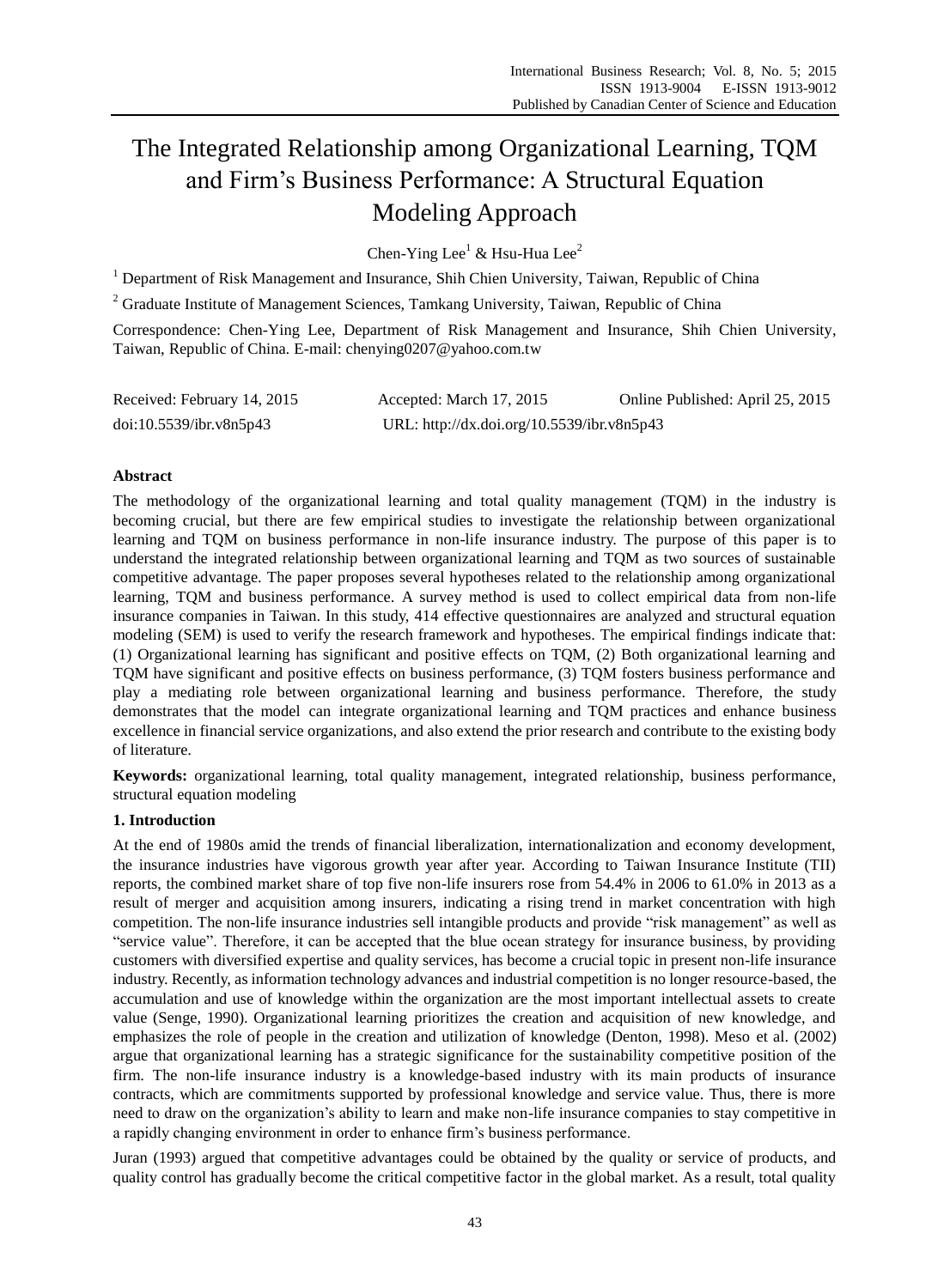management (TQM) has been widely accepted as the effective management tool to provide stable business operation, growth and success for enterprises (Issac et al., 2004). Numerous past literatures have confirmed that TQM increased customer satisfaction (Lee et al., 2010) and improved organizational performance (Irani et al., 2004; Ebrahimi & Sadeghi, 2013; Sadikoglu & Olcay, 2014), such as firm"s quality performance, leading to an improved financial and market performance (Kaynak, 2003). Moreover, the organizations committing scarce resources to the quality model process can obtain synergistic benefits in other areas, especially organizational learning (Leonard & McAdam, 2003).

In summary, the purpose of this research is to analyze the integrated relationship among organizational learning, TQM and firm"s business performance. This paper extends the prior research and contributes to the existing body of literature. First; the empirical results support the relationships between organizational learning, TQM practices, and firm"s business performance on financial service industry. Second, this study examines TQM to foster business performance and plays mediating role between organizational learning and business performance. Third, this study tests an integrated model to explain the relationships among organizational learning, TQM, and business performance through an empirical examination in the non-life insurance industry in order to provide a recommendation to strength the competitive advantage, and the results can be applied to other financial service industries.

# **2. Literature Review and Hypotheses**

# *2.1 Relationship between Organizational Learning, TQM, and Business Performance*

Barrow (1993) argues that TQM and organizational learning are inextricably connected for the reason that learning is an intended effect of TQM and that process improvement and organizational learning are operating in a concurrent integrated way. Chiles and Choi (2000) further confirm that organizational learning is linked to quality management through customer focus, teamwork, adjustment to turbulent environment and continuous improvement. Moreno et al. (2009) use empirical data gathered from 202 quality managers to support and find that there is a strong connection between organizational learning and quality management. Li et al. (2011) also find that organizational learning (both explorative and exploitation learning) positively affect product quality. In addition, Koçoğlu et al. (2011) reveal that organizational learning constructs have positive influence on TQM. Therefore, organizational learning can play the role of facilitator of TQM environment. Based on the preceding discussion, we propose the following hypothesis:

H1: Organizational learning will positively effect on TQM in non-life insurance companies.

The firms with effective TQM implementation can accomplish the internal benefits such as improving quality, enhancing productivity, or realizing better operating income (Hendricks & Singhal, 1997; Prajogo & Brown, 2004; Corbett et al., 2005). Some studies have suggested that TQM-adopting firms enjoy a competitive advantage over non-TQM (Powell 1995, Brah et al., 2000). Furthermore, numerous empirical studies, which attempt to examine the impact of TQM, support the proposition that a continuous commitment to TQM implementation has a significant positive effect on superior firm performance, as evidenced in the case of service firms (Agus, 2004), small and medium enterprises (Ahmad et al., 2014; Wali & Boujelbene, 2010; Salaheldin, 2009) and European companies (Boulter et al., 2013). Based on the preceding discussion, we propose the following hypothesis:

H2: TQM will positively effect on firm"s business performance in non-life insurance companies.

Organizational learning is valuable to firm"s customers because it focuses on understanding and effectively satisfying their expressed and latent needs through new products, services and ways of running the business (Slater & Narver, 1995; Lukas et al., 1996). This shall directly lead to superior outcomes, such as greater success of new products, superior customer retention, higher customer-oriented quality, and ultimately superior growth and /or profitability (Lukas et al., 1996; Hurley & Hult, 1998; Bontis et al., 2002). Yang et al. (2007) also provide a more thorough assessment of the link between organizational learning and organizational performance, and demonstrate that organizational learning can influence firm"s performance. In addition, Santo-Vijande et al. (2012) confirm the expected relationships and reveal organizational learning as an important instrument in modern markets to provide customer value and improve organizational performance by means of efficiently competitive strategy design and flexible adaptation to rapid market evolution. Noruzy et al.(2013) show that organizational learning and organizational innovation directly influenced organizational performance among manufacturing firms. Thus, based on the preceding discussion, the following hypothesis is suggested:

H3: Organizational learning will positively effect on firm"s business performance in non-life insurance companies.

*2.2 Organizational Learning and Business Performance: The Mediating Roles of TQM* 

TQM is easy to create organizational learning environment, on the other hand, organizational learning by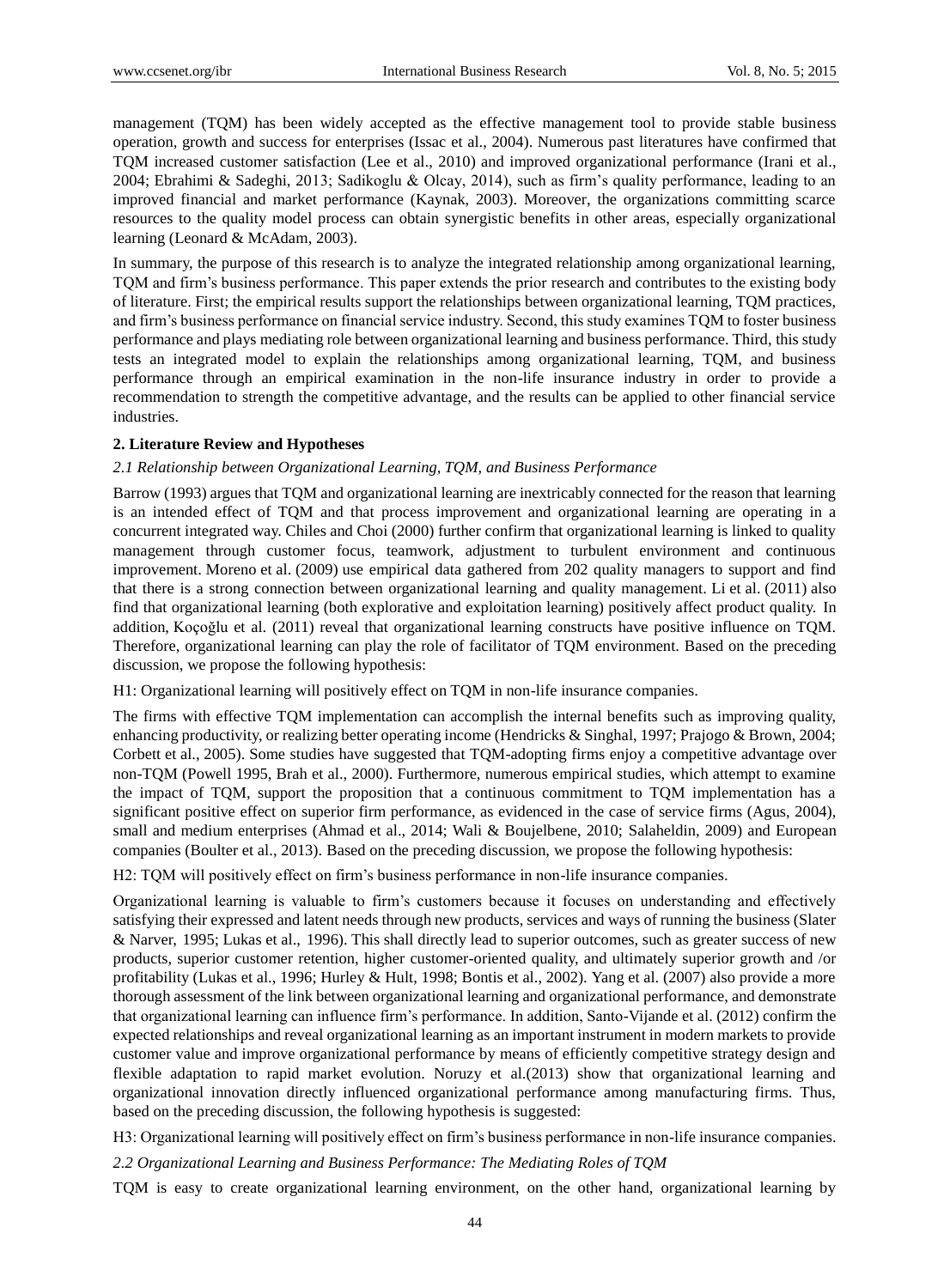changing the environment, continuous improvement can absorb new ideas and innovation to create competitive advantage (Sohal & Morrison, 1995). Therefore, through the successful implementation of the TQM, the organization can develop the knowledge transfer to the promotion of a culture of knowledge sharing and cross-functional teams will contribute to organizational learning (O"Dell & Grayson, 1998). Enhancing competitiveness through TQM has become an increasingly important challenge for learning in the organizations. Consequently organizational learning must be mentioned as a key issue, especially for organizations seeking to make progress towards TQM (Martinez-Costa & Jimenez-Jimenez, 2009). Hung et al. (2011) show that **TQM**  has a significant and positive effect on innovation performance and organizational learning, and partially mediates such effect. Lam et al. (2011) also suggested the managers of the service firms who intend to achieve organizational success through the implementation of TQM practices that support their firm"s learning orientation and enhance their market performance. Another study conducted by Koçoğlu et al. (2011) focus on developing a platform form through which organizational learning shapes the strategic management of the organizations using the role of innovation and TQM for the aim of achieving improved firm performance. Moreover, Honarpour and Asadi (2012) indicate that the nature of relationship TQM and organizational learning is synergetic, thereby meaning that the reciprocal causation between TQM and organizational learning have a synergetic effects. Based on the preceding discussion, the following hypothesis is suggested:

H4: TQM mediates the relationship between organizational learning and firm"s business performance in non-life insurance companies.

## *2.3 Research Model*

Based on the literature review and theory development, a research model is developed in order to investigate the relationship among the promotion of organizational learning, TQM, and business performance in the non-life insurance industries. The concept of the proposed research framework is illustrated in Figure 1. By using structural equation modeling (SEM), this study conducts further empirical study and analysis of the proposed hypothesis. This study first explores the impact of promotion of organizational learning and TQM on business performance in the case of non-life industries. Second, we will investigate the mediation effects of TQM on organizational learning to business performance in non-life insurance industries.



Figure 1. The research framework

#### **3. Methodology**

#### *3.1 Sample and Data Collection*

This study targets the non-life insurance industry in Taiwan. Judgment sampling is used to determine the sampling objects from The Non-life Insurance Association of the R.O.C. (2013). The data of this research is from the survey of 9 non-life insurance companies. Subjects are the employees in non-life insurance companies, including both staffs and managers, with more than one year of experience. The nine companies were Fubon, Cathay, ShinKong, Ming Tai, Tokio Marine Newa ,Union, Taian, Chug Kuo and South China respectively, (ratio of employees to the entire Non-life Insurance Industry) account for 77.1% of all non-life insurance employment in 2013. Hence, the overall sample is representative and can relatively reflect the actual situation of the non-life insurance companies. A pilot study is conducted with a small size of 30, to clarify the overall structure of questionnaire. The respondents provide the comments on clarity of some items and confirm the validity of items in the questionnaire. Following the pilot test, the main survey is administered. A total 550 questionnaires are distributed in the main survey, and 434 questionnaires were collected. Among those, 20 participants did not respond to all questions, so a total of 414 questionnaires were used in the final sample, the valid questionnaires account for an effective response rate of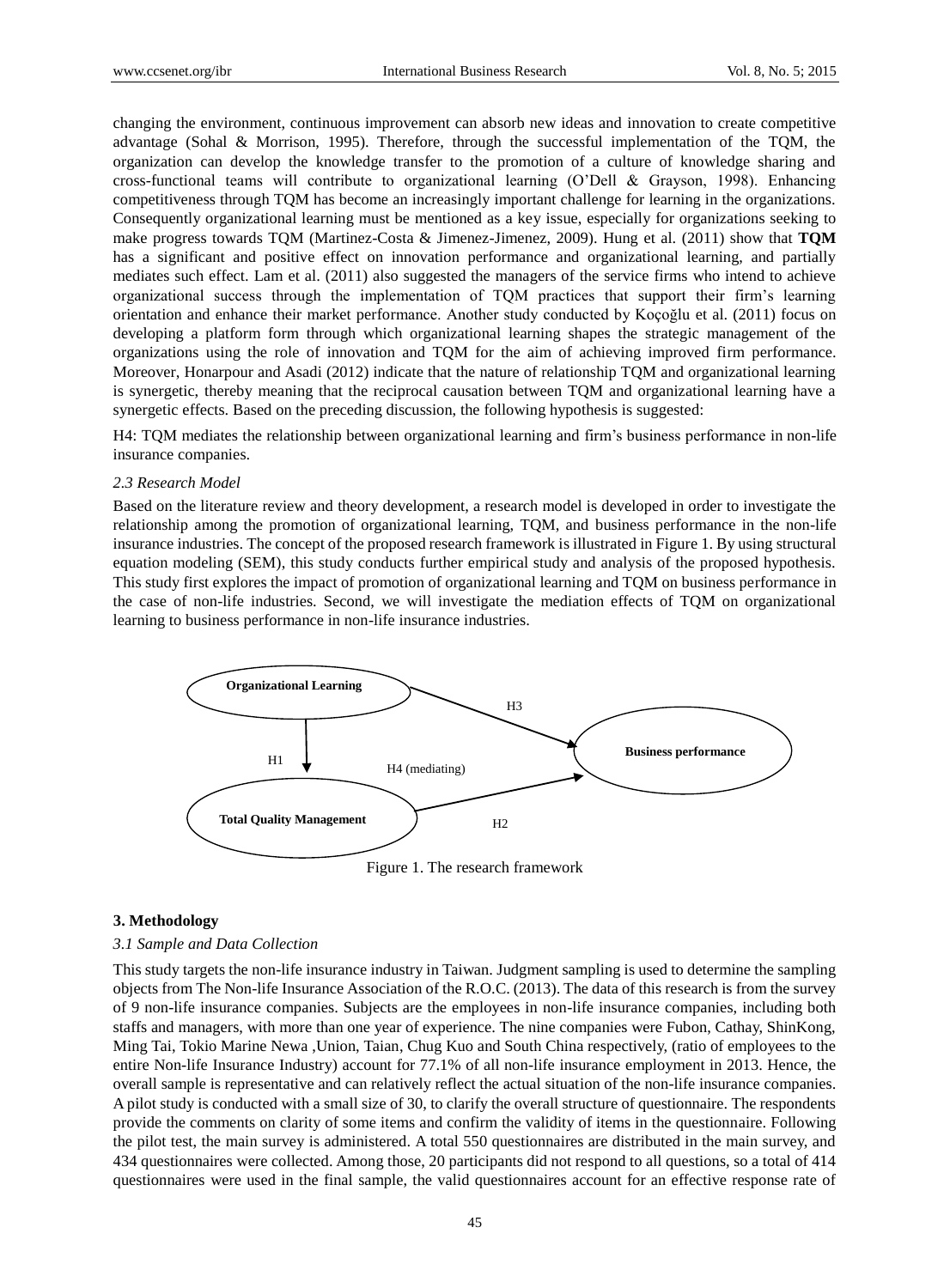75.3%. A description of sample is shown in Table 1. It is conspicuous that women account for 51.21% of total sample. The highest educational attainment is primarily university graduate (49.03%). The seniority of the surveyed employees between 1 and 5 years accounts for 45.65%.

| Variable  | Category           | Sample number | Percentage (%) |
|-----------|--------------------|---------------|----------------|
| Gender    | Male               | 202           | 48.79          |
|           | Female             | 212           | 51.21          |
|           | Less than 25 years | 39            | 9.42           |
|           | $25-35$ years      | 197           | 47.58          |
| Age       | $36-45$ years      | 123           | 29.71          |
|           | 46-55 years        | 47            | 11.35          |
|           | Over 56 years      | 8             | 1.94           |
|           | Senior high school | 46            | 11.11          |
|           | College            | 108           | 26.09          |
| Education | University         | 203           | 49.03          |
|           | Graduate school    | 57            | 13.77          |
| Seniority | $1 - 5$            | 189           | 45.65          |
|           | $6 - 15$           | 170           | 41.06          |
|           | 16 or more         | 55            | 13.29          |
|           | Management         | 90            | 21.74          |
| Position  | General staff      | 324           | 76.26          |

|  |  | Table 1. Demographic information on respondents $(N=414)$ |  |  |
|--|--|-----------------------------------------------------------|--|--|
|  |  |                                                           |  |  |

## *3.2 Questionnaire Design and Measures of Constructs*

The questionnaires are designed with single choice items, and can be divided into four parts. The first part contains 15 items on the subject"s views about the implementation of organizational learning activities. This study is according to the characteristics of non-life insurance and through a comprehensive review literature, then organizational learning will be divided into three constructs including learning orientation (Hult & Ferrel, 1997), information orientation (Huber, 1991; Tippins & Sohi, 2003) and team orientation (Hult et al., 2002). The second part contains 19 items on the subject's cognition of the implementation of TQM by the non-life insurance company. This study is based on the characteristics of the non-life insurance companies and through a comprehensive review of the TQM literature, with four constructs of TQM practices, named customer focus (Oakland, 2005; Fotopoulos & Psomas, 2010; Phan et al., 2011), continuous improvement (Tsang & Anltony, 2001; Wang et al., 2012 ), process management (Brah et al., 2000; Sila & Ebrahimpour, 2005; Samat et al., 2006) and service culture (Sureshchander et al., 2001; Selvaraj, 2009) to represent the core of TQM practices which are found to be useful and relevant to the service industries (Brah et al., 2000; Tsang & Antony, 2001). The third part contains 10 items on the impact of the implementation of organizational learning and TQM on the firm"s business performance, which according to Hao et al. (2012) divide into two constructs including financial performance (e.g., Premium revenues, profit after tax, cost improvement) and non-financial performance (e.g., market share, customer satisfaction, employee productivity). Instead of directly asking respondents to report objectives measures of their firm"s financial and non-financial performance in terms of profit rates, market share, premium revenue, cost improvement, customer satisfaction and employee productivity in this study, a more indirect approach for collecting the data was utilized to avoid the omission of sensitive performance data. Similar indirect measures of firm performance have been used in prior strategy research when financial statement data was either unavailable or when they did not allow for accurate comparisons among the firms (Spanos & Lioukas, 2001; Tippins & Sohi, 2003). Likewise, the research has shown that perceived measures of performance could be a reasonable substitute for objective measures of performance (Dess & Robinson, 1984) and had a significant correlation with objective measures of financial performance (Delaney & Huselid, 1996). The fourth part contains **5** items on the basic personal information of the subject including the gender, age, educational level, seniority and position. Questionnaires are designed using a five-point Likert scale to facilitate measurement. Scores of 5, 4, 3, 2 and 1 are used to represent the answers to mean 'strongly agree', 'agree', 'no comment',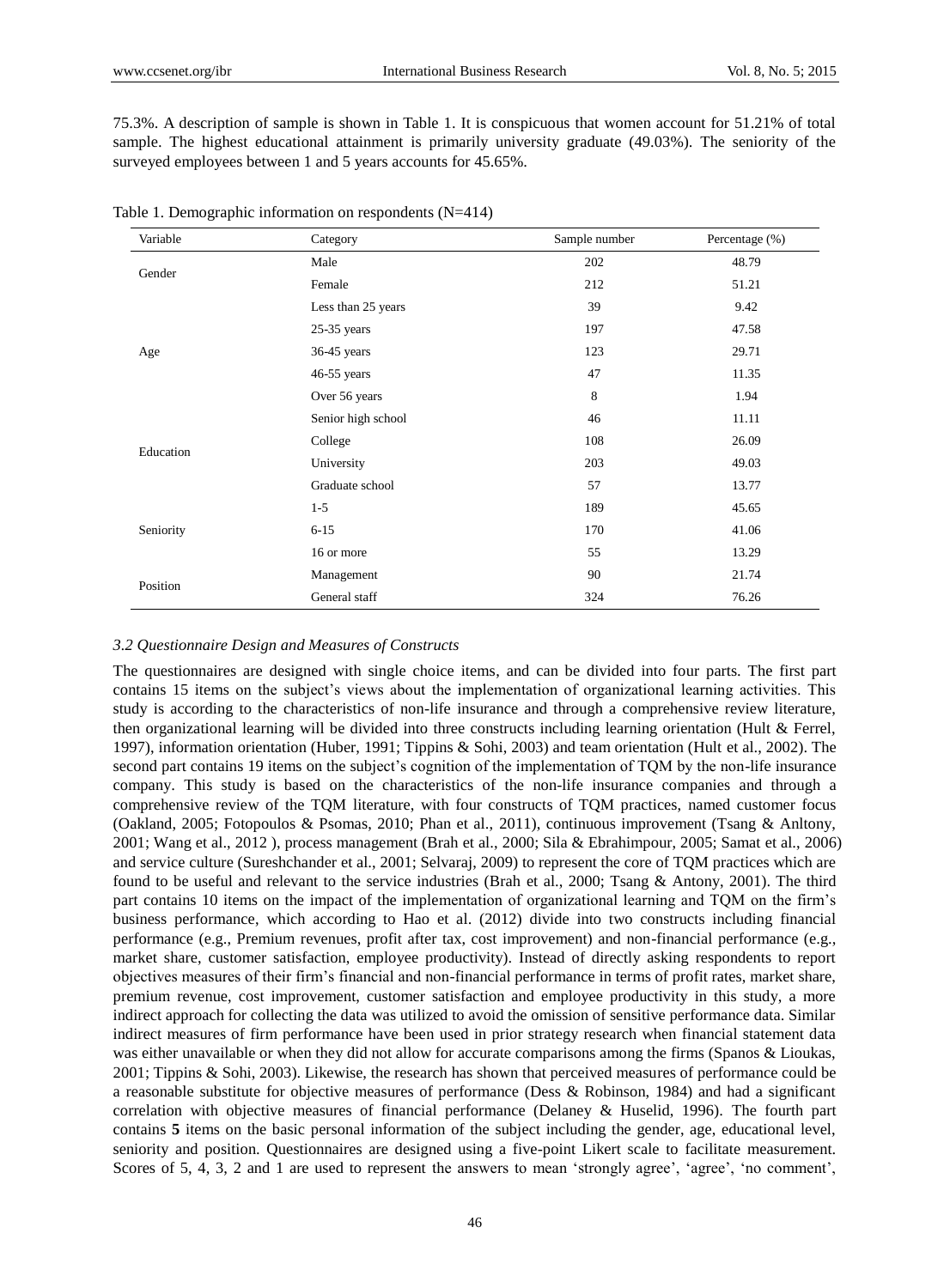"disagree", "strongly disagree", respectively. The operational definition of organizational learning, TQM, and business performance is shown in Table 2.

| Dimensions of organizational learning | Operational definition                                    | Sources                                      |  |  |
|---------------------------------------|-----------------------------------------------------------|----------------------------------------------|--|--|
| Learning orientation                  | Organization-wide activity of creating and using          | Calantone et al. (2002)                      |  |  |
|                                       | knowledge to enhance competitive advantage.               |                                              |  |  |
| Information orientation               | Integration of information including information          | Huber, $(1991)$ ; Tippins and Sohi, $(2003)$ |  |  |
|                                       | acquisition and information dissemination                 |                                              |  |  |
| Team orientation                      | Organizational members focused on sharing, thinking       | Senge (1990)                                 |  |  |
|                                       | together to solve problem and charting the future         |                                              |  |  |
|                                       | operations of organization                                |                                              |  |  |
| Dimensions of TQM                     |                                                           |                                              |  |  |
| <b>Customer</b> focus                 | Quality goals started the understanding of customer       | Phan et al. (2011); Oakland (2005)           |  |  |
|                                       | needs and ended when those needs were satisfied.          |                                              |  |  |
| Continuous improvement                | Employees working in teams, having open access to         | Wiengarten et al. (2013); Slia and           |  |  |
|                                       | management and corrective action program striving for     | Ebrahimpour (2005)                           |  |  |
|                                       | continuous improvement.                                   |                                              |  |  |
| Process management                    | Reduce process variation by building quality into         | Flynn et al. $(1995)$                        |  |  |
|                                       | operational process                                       |                                              |  |  |
| Service culture                       | An organizational strategy that motivates the employees   | Sureshchander et al. (2001)                  |  |  |
|                                       | to have a service orientation in whatever they do.        |                                              |  |  |
| Dimensions of business performance    |                                                           |                                              |  |  |
| Financial performance                 | Premium revenues, profit after tax, cost improvement      | Venkatraman and Ramanujam (1986);            |  |  |
|                                       |                                                           | Hao et al. (2012).                           |  |  |
| Non-financial performance             | Market<br>share.<br>satisfaction,<br>employee<br>customer | Venkatraman and Ramanujam (1986);            |  |  |
|                                       | productivity                                              | Hao et al. (2012).                           |  |  |

Table 2. Operational definitions and measurement items for the research variables

## *3.3 Reliability and Validity*

This study can apply Cronbach"s á to verify the consistency of items. According to Nunnally"s (1978) point of view, a score more than 0.7 is considered reliable. Since the Cronbach"s á of this study"s organizational learning, TQM, and business performance dimensions are all more than 0.7, these are consistently reliable. Regarding the validity, the contents of this study"s questionnaire are based on the relevant theories and referred to related literatures" questionnaire contents and include the opinions of scholars. Thus, this study has a considerable degree of content validity. To test the construct validity of the questionnaire, factor analysis is performed on each construct. The Kaiser-Mayer-Olkin (KMO) measure of sampling adequacy test (Kaiser, 1974) and Bartlett's (1950) Sphericity test are carried out to evaluate the adequacy of each item. Hair et al. (1998) suggest that, when the KMO value is larger than 0.6 and the p-value of the Bartlett's Sphericity test is closer to 0, it means that the item is adequate for factor analysis. The results show that all the items have a measure above 0.9, indicating the partial correlation among items is low and a high degree of collinearity is absent. Baerlett"s test also shows that all the measures reach the level of significance ( $p<0.000$ ), indicating that a common factor is present. Therefore, the designed scale is appropriate for factor analysis.

The method of principle component and Varimax are used to extract 3 constructs of organizational learning, 4 of TQM, and 2 of business performance. In addition, according to Chang (2008), whether the questionnaire has validity, it can be judged by the factor loading of the factor analysis. In order to obtain both good reliability and validity, the questions with factor loading less than 0.5 are deleted through exploratory factor analysis. Hence, this study modifies the original questionnaire and reviews the validity of the modified questionnaire. According to the above standard, in TQM dimension, five items should be removed. The modified TQM dimension contains 14 items, and no item is removed from the other two dimensions. The reliability and validity test are shown in Table 3.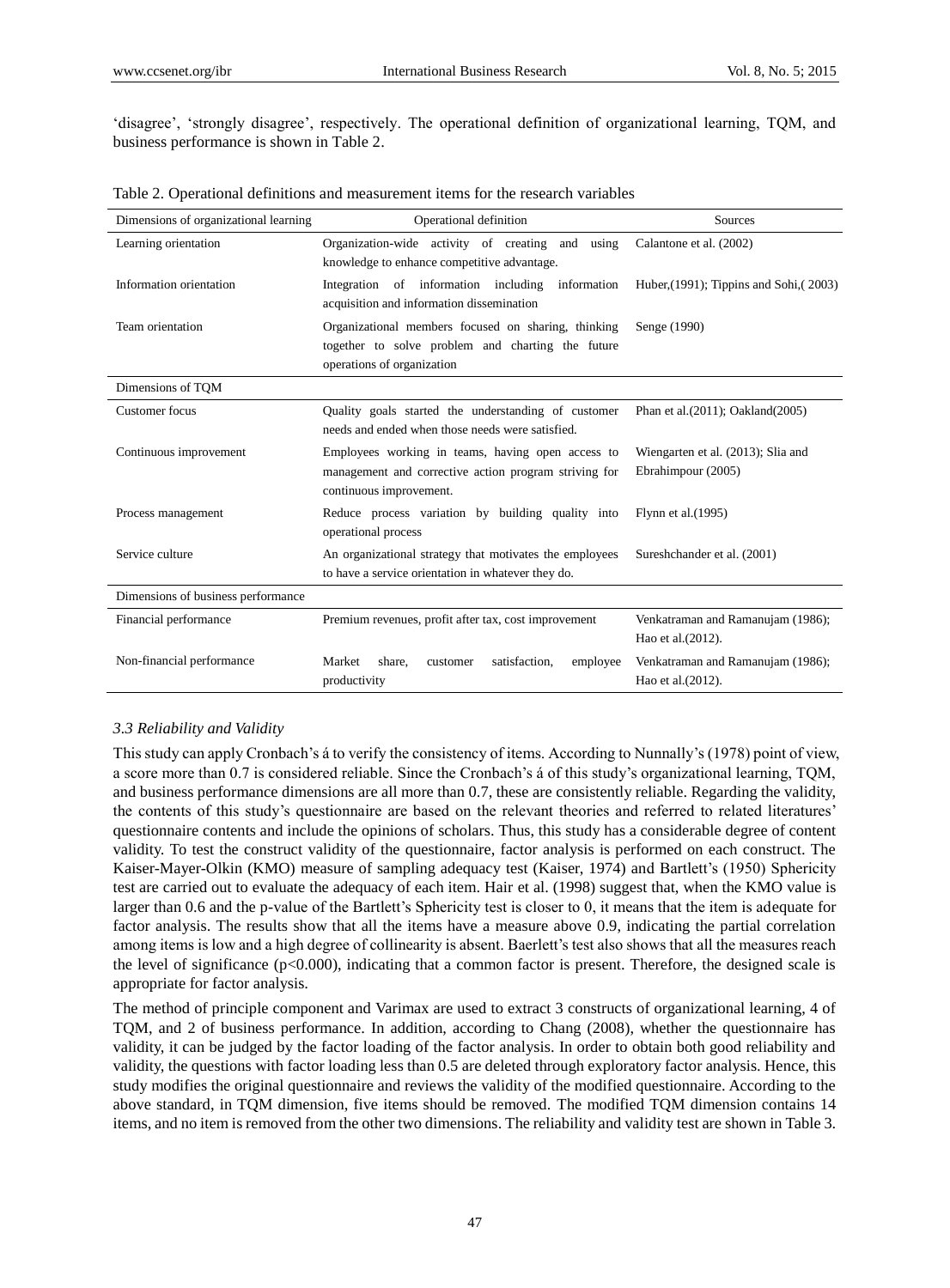| Construct                                                                                  | Variables                                                                                  | Cumulative % of Explained variance | Number of items Cronbach's á |       |
|--------------------------------------------------------------------------------------------|--------------------------------------------------------------------------------------------|------------------------------------|------------------------------|-------|
|                                                                                            | Learning orientation                                                                       | 58.06%                             | 4                            | 0.835 |
| Organizational learning                                                                    | Information orientation                                                                    | 62.00%                             | 6                            | 0.922 |
|                                                                                            | Team orientation                                                                           | 65.08%                             | 5                            | 0.906 |
|                                                                                            | KMO Value=0.965, Bartlett Bartlett's test=4571.613, Sig=0.000, Factor loading $0.55$ -0.74 |                                    |                              |       |
|                                                                                            | Continuous improvement                                                                     | 49.16%                             | 4                            | 0.835 |
| Total quality management                                                                   | Customer focus                                                                             | 57.42%                             | 3                            | 0.877 |
|                                                                                            | Service culture                                                                            | 61.65%                             | 4                            | 0.882 |
|                                                                                            | Process management                                                                         | 64.28%                             | 3                            | 0.816 |
| KMO Value=0.926, Bartlett Bartlett's test=3200.562, Sig=0.000, Factor loading 0.53-0.84    |                                                                                            |                                    |                              |       |
| Business performance                                                                       | Financial performance                                                                      | 59.12%                             | 5                            | 0.918 |
|                                                                                            | Non-financial Performance                                                                  | 64.12%                             | 5                            | 0.841 |
| KMO Value=0.935, Bartlett Bartlett's test=2753.367, Sig=0.000, Factor loading $0.53$ -0.77 |                                                                                            |                                    |                              |       |

## Table 3. Reliability and validity test (N=414)

## *3.4 Common Method Various (CMV) test*

As this study utilized one self-report survey to collect data on all of variables, common method bias may be resent. Following Podsakoff et al. (2003), the Harman"s one-factor test is used. A factor analysis of the dependent and independent variables did not yield a single-factor structure that would account for majority of the variance, thus it is not a problem in the samples.

## **4. Empirical Analysis and Results**

# *4.1 Structural Equation Model (SEM)*

The proposed four hypotheses are tested simultaneously using SEM. If the model does not fit data well, the initial proposed deleting insignificant paths will modify model and is then tested again. This process ends when the model fits well after the evaluation by a two-step procedure. The first step is to examine the significance path and measurement coefficients. The second step is to examine the whole model fit by using multiple criteria, as recommended by previous scholars (Hu & Bentler, 1999; Schumacker & Lomax, 2004; Hair et al., 2006). Since  $χ$ 2 is sensitive to sample size, due to our large sample size, an alterative of normed chi-square ( $χ$ 2/df) is used to assess the model fit (Bagozzi & Yi, 1988). Bollen (1989) noted that values of the ( $\chi$ 2/df) <5 have been recommended as indicating reasonable fit. Using this approach, the value of  $(\chi/2/df)$  is 4.503, <5 and therefore within recommended tolerance. After confirming the total measurement model, the structural model is estimated, producing the following statistics: GFI=0.942, AGFI=0.882, NFI=0.959, CFI=0.942, IFI=0.967, PGFI=0.461, PNFI=0.586, RMR=0.023, RMSEA=0.103. We conclude that the overall fit of structural model is acceptable. The index fit of the model is shown in Table 4.

|  |  | Table 4. Results of the overall structure model fit |  |  |
|--|--|-----------------------------------------------------|--|--|
|--|--|-----------------------------------------------------|--|--|

| Indices                                         | Recommended value | Indices value |
|-------------------------------------------------|-------------------|---------------|
| $\chi$ 2/df                                     | $\leq$ 5          | 4.503         |
| Good-of-fit index (GFI)                         | $\geq 0.9$        | 0.942         |
| Adjusted good-of-fit index (AGFI)               | $\geq 0.9$        | 0.882         |
| Normed fit index (NFI)                          | $\geq 0.9$        | 0.959         |
| Comparative fit index (CFI)                     | $\geq 0.9$        | 0.942         |
| Incremental fit index(IFI)                      | $\geq 0.9$        | 0.967         |
| Parsimonious goodness of fit index (PGFI)       | $\geq 0.5$        | 0.461         |
| Parsimonious normed fit index (PNFI)            | $\geq 0.5$        | 0.586         |
| Root mean residual (RMR)                        | $\leq 0.08$       | 0.023         |
| Root mean square error of approximation (RMSEA) | $\leq 0.1$        | 0.103         |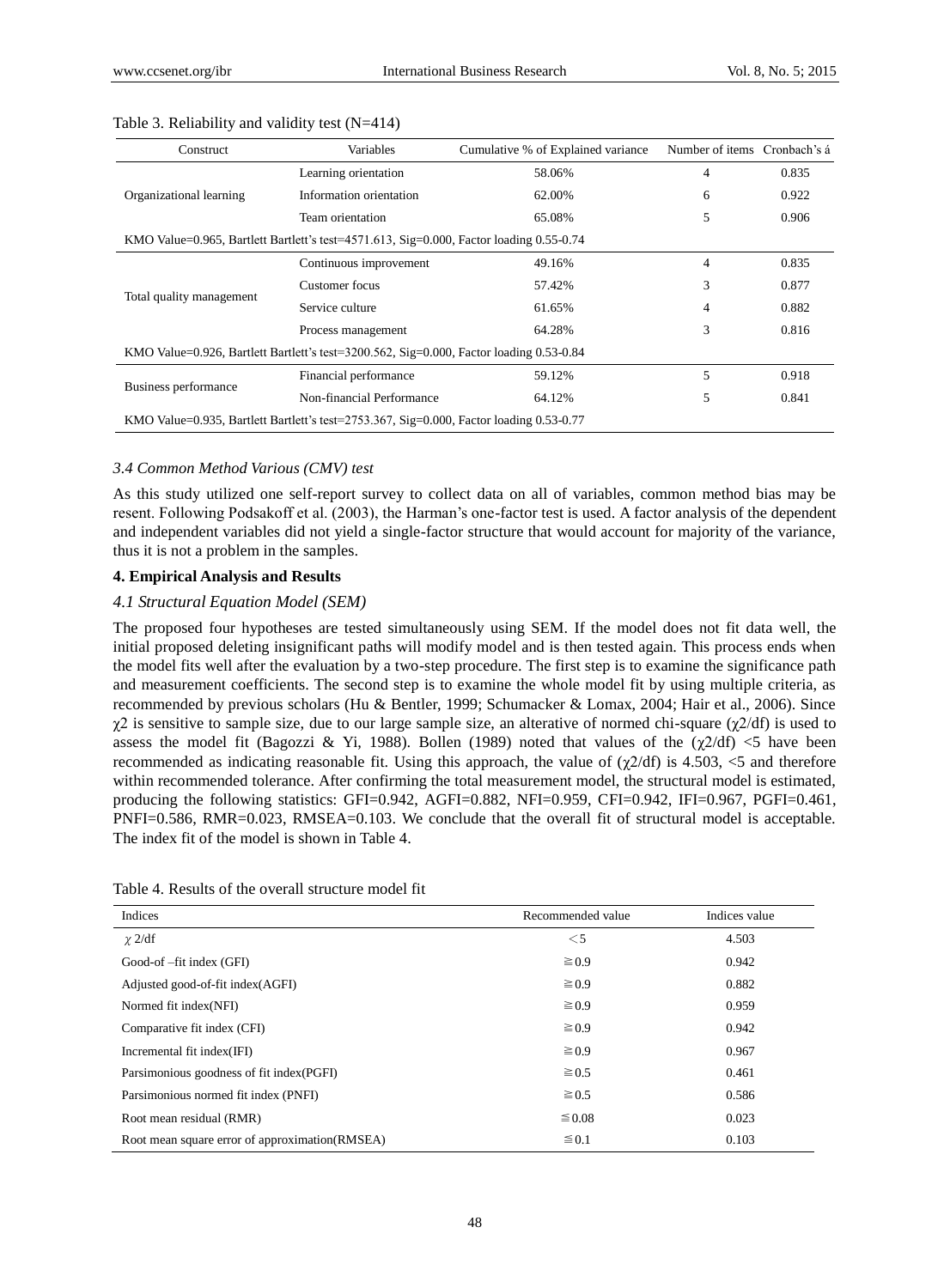# *4.2 Test of the Hypotheses*

An examination of the present study is shown in Table 5. The estimated results using the maximum likelihood estimation as well as the model path diagram are shown in Figure 2. A further evaluation in the structural model indicates that organizational learning directly affects TQM (*â*=0.882; p<0.001) and TQM directly affects business performance (*â*=0.223, p<0.05). The organizational learning also directly affects business performance (*â*=0.509, p<0.001). These analytical results indicate that the introducing organizational learning promotes TQM and business performance. In addition, the promotion of TQM can enhance business performance. These analytical results of the path show the Hypotheses 1-3 are supported. Furthermore, the indirect effect of the business performance of an organization from organizational learning through TQM is  $0.197 (0.882 \times 0.223)$ . Therefore, the total effect on business performance by the mediating effect of organizational learning through TQM is 0.706 (0.509+0.197). Furthermore, according to Ullman (2007) direct and indirect effects analysis, the indirect effect is only 27.9% of the total effect, and therefore TQM has a statistically significant partial mediating effect on the model.The result shows that Hypotheses 4 is supported. Finally, the relationship between the various aspects in the hypothesis model of this study is statistically significant with good fitness.

|  | Table 5. Standardized path coefficient |  |  |
|--|----------------------------------------|--|--|
|--|----------------------------------------|--|--|

| <b>Hypothesis</b> | Paths                                                                        | Coefficient | Results |
|-------------------|------------------------------------------------------------------------------|-------------|---------|
| H1                | Organizational learning $\rightarrow$ TQM                                    | $0.882***$  | Accept  |
| H2                | $TOM \rightarrow$ business performance                                       | $0.223*$    | Accept  |
| H3                | Organizational learning $\rightarrow$ business performance                   | $0.509***$  | Accept  |
| H4                | Organizational learning $\rightarrow$ TQM $\rightarrow$ business performance | $0.179*$    | Accept  |

*Note*. \*Significant at P<0.05, \*\*\* Significant at P<0.01, \*\*\* Significant at P<0.001.





*Note.*\*Significant at P<0.05,\*\*\* Significant at P<0.01,\*\*\* Significant at P<0.001.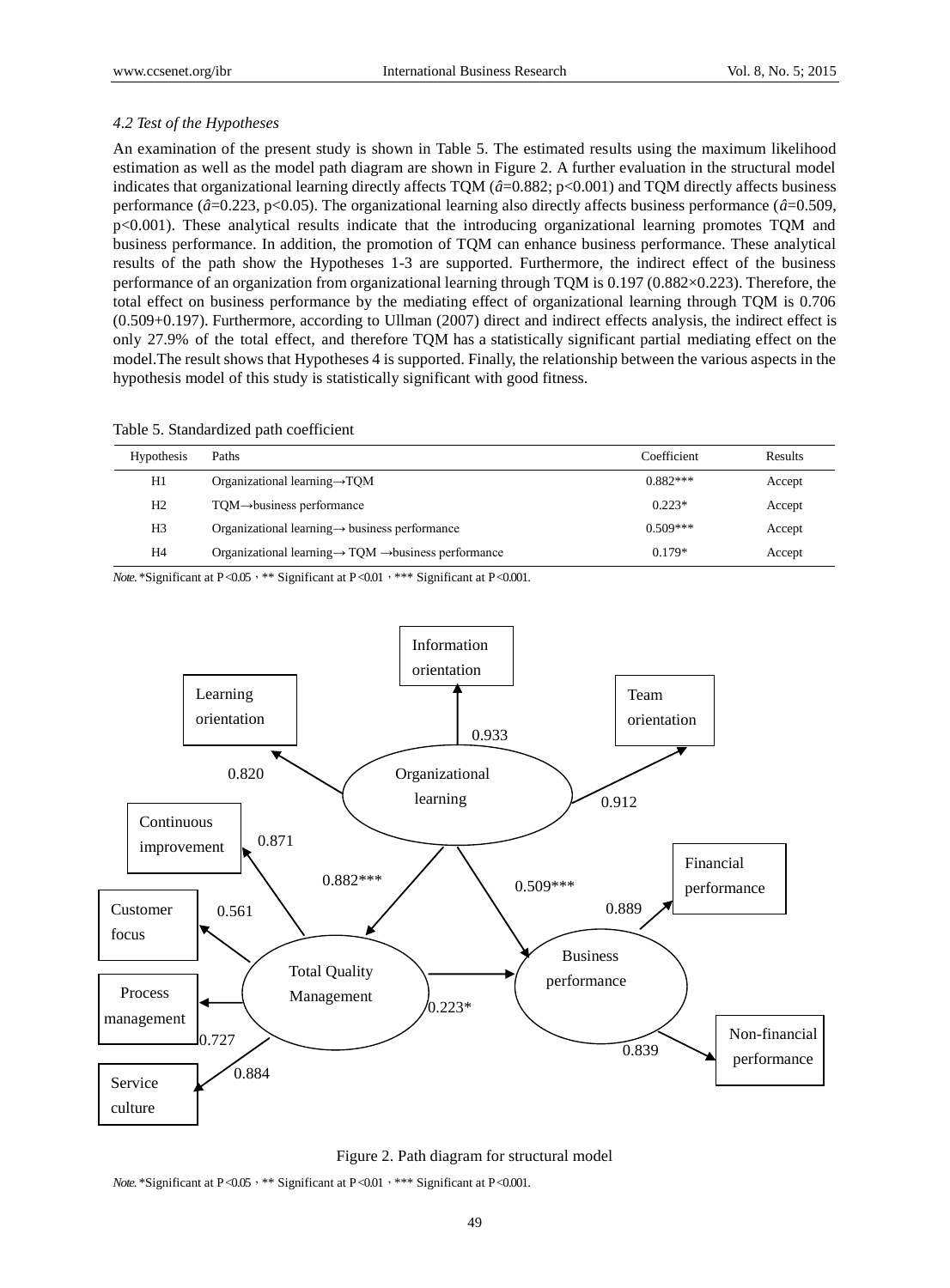## **5. Conclusion and Managerial Implications**

Overall, the result of this study provides a more comprehensively theoretical and empirical foundation for understanding the integrated relationship among organizational learning, TQM and business performance. The findings also suggest that the effect of organizational learning on business performance is indirect through the success of TQM. This research is crucial if the researchers and business practitioners are to learn how the organization can effectively learn, adapt, and implement TQM in order to enhance insurer"s performance and further apply to service industry and improve business development.

In practice, this research provides some practical insights into integrated relationship among organizational learning, TQM practices and business performance and extends the framework of business excellence in non-life insurance industry. First, organizational learning has a positive impact on TQM as proposed by Chiles and Choi (2000) and Koçoğlu et al. (2011), therefore, the managers can implement functional approach of learning project in practice to enhance the manager"s duties and develop the concept of service quality to influence the implementation of the TQM in order to achieve the process improvement, deeply rooted in the service culture to meet the needs of the customer, and strengthen the company"s competitive advantage. Second, the industries should encourage managers to design their organizations with shared open-minded approaches to problem solving, organizational culture and strategy that foster the learning, teamwork and other human resource management practices which encourage the creation of new knowledge (Fiol & Lyles, 1985; Senge, 1990) in order to enhance firm"s business performance. Third, the executives should look for the synergies between organizational learning and service quality assessment process in order to establish business excellence model and continuously assess customer satisfaction of existing and potential customers and enhance total quality service for effective improvement in overall business performance (Boulter et al., 2013). Finally, it will throw some light on several issues or at least pave the way to new research projects that consolidates the study of financial service industry"s organizational learning, TQM and firm"s business performance at an evidential level.

#### **References**

- Agus, A. (2004). TQM as a focus for improving service performance and customer satisfaction: An empirical study on a public service sector in Malaysia. *Total Quality Management & Business Excellence, 15*(4), 615-628. http://dx.doi.org/10.1080/14783360410001680107
- Ahmad, M. H., Gutiérrez-Gutiérrez, L., & Rosas, J. E. M. (2014). Total quality management practices, competitive strategies and financial performance: The case of the Palestinian industrial SMEs. *Total Quality Management & Business Excellence, 25*(5-6), 635-649. http://dx.doi.org/10.1080/14783363.2013.824714
- Bagozzi, R. P., & Yi, Y. (1988). On the evaluation of structure equations model. *Journal of Academic of Marketing Science, 16*(1), 74-94. http://dx.doi.org/10.1007/BF02723327
- Barrow, J. W. (1993). Does total quality management equal organizational learning? *Quality Progress, 26*(7), 39-43.
- Bartlett, M. S. (1950). Tests of significance of factor analysis. *British Journal of Psychology (Statistical Section), 3*(2), 77-85. http://dx.doi.org/10.1111/j.2044-8317.1950.tb00285.x
- Bollen, K. A. (1989). *Structural equations with latent variables.* New York, NY: Wiley.
- Bontis, N., Crossan, M., & Hulland, J. (2002). Managing an organizational learning system by aligning stocks and flows. *Journal of Management Studies, 39*(4), 437-469. http://dx.doi.org/10.1111/1467-6486.t01-1-00299
- Boulter, L., Bendel, T., & Dahlgaard, J. J. (2013). Total quality beyond North America: A comparative analysis of the performance of European Excellence Award winners. *International Journal of Operations and Production Management, 33*(2), 197-215. http://dx.doi.org/10.1108/01443571311295635
- Brah, S. A., Wong, J. L., & Rao, B. M. (2000). TQM and business performance in the service sector: A Singapore study. *International Journal of Operations and Production Management, 20*(11), 1293-1312. http://dx.doi.org/10.1108/01443570010348262
- Calantone, R. J., Cavusgi, S. T., & Zhao, Y. (2002). Learning orientation, firm innovation capability, and firm performance. *Industrial Marketing Management, 31*, 515-524. http://dx.doi.org/10.1016/S0019-8501(01)00203-6

Chang, S. H. (2008). *Research Methodology: Theory and Statistics*. Tsang Hai, Taichung.

Chiles, T., & Choi, T. Y. (2000). Theorizing TQM: An Austrian and evolutionary economics interpretation.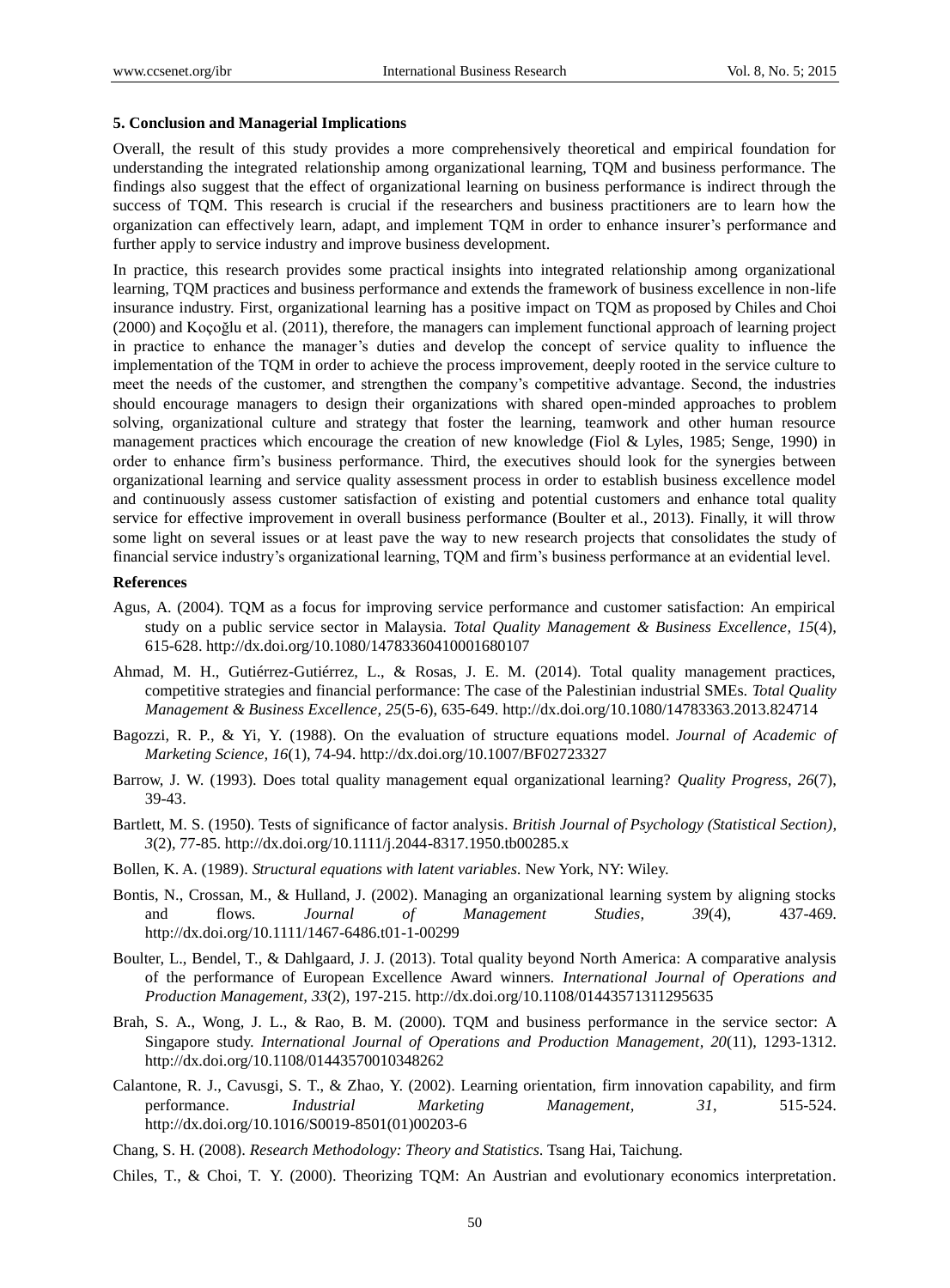*Journal of Management Studies, 37*(2), 185-212. http://dx.doi.org/10.1111/1467-6486.00177

- Corbett, C. J., Montes-Sancho, M. J., & Kirsch, D. K. (2005). The financial impact of ISO 9000 certification in the United States: An empirical analysis. *Management Science, 51*(7), 1046-1059. http://dx.doi.org/10.1287/mnsc.1040.0358
- Delaney, J. T., & Huselid, M. A. (1996). The impact of human resource management practices on perceptions of organizational performance. *Academy of Management Journal, 39*(4), 949-969. http://dx.doi.org/10.2307/256718
- Denton, J. (1998). *Organizational learning and effectiveness*. London: Routledge.
- Dess & Robinson. (1984). Measuring organizational performance in the absence of objective measures. *Strategic Management Journal, 15*(3), 265-273. http://dx.doi.org/10.1002/smj.4250050306
- Ebrahimi, M., & Sadeghi, M. (2013). Quality management and performance: An annotated review. *International Journal of Production Research, 51*(18), 5625-5643. http://dx.doi.org/10.1080/00207543.2013.793426
- Fiol, C. M., & Lyles, M. A. (1985). Organizational learning. *Academy of Management Review, 10*(4), 803-813. http://dx.doi.org/10.5465/AMR.1985.4279103
- Flynn, B., Schroeder, R., & Sakakibara, S. (1995). The impact of quality management practices on performance and competitive advantage. *Decision Sciences, 26*(5), 659-692. http://dx.doi.org/10.1111/j.1540-5915.1995.tb01445.x
- Fotopoulos, C. V., & Psomas, E. L. (2010). The structural relationships between TQM factors and organizational performance. *The TQM Journal, 22*(5), 539-552. http://dx.doi.org/10.1108/17542731011072874
- Hair, J. F., Anderson, R. E., Tatham, R. L., & Black, W. C. (1998). *Multivariate data analysis.* New Jersey: Prentice-Hall.
- Hair, J. F., Black,W. C., Babin, B. J., Anderson, R. E., & Tatham, R. L. (2006). *Multivariate data analysis* (6th ed.). Englewood Cliffs, Prentice-Hall International, New Jersey.
- Hao, Q., Kasper, H., & Muehlbacher, J. (2012). How does organizational structure influence performance through learning and innovation in Austria and China. *Chinese Management Studies, 6*(1), 36-52. http://dx.doi.org/10.1108/17506141211213717
- Hendticks, K. B., & Singhal, V. R. (1997). Does implementing an effective TQM program actually improve operating performance? Empirical evidence from firms that have won quality awards. *Management Science, 43*(9), 1258-1274. http://dx.doi.org/10.1287/mnsc.43.9.1258
- Honarpour, A., & Asadi, A. (2012). TQM and organizational learning: A methodological perspective. *International Journal of Business and Management Tomorrow, 2*(9), 1-6. http://dx.doi.org/10.1080/14783363.2013.824714
- Huber, G. (1991). Organizational learning: The contributing processes and the literatures. *Organization Science, 2*(1), 88-115. http://dx.doi.org/10.1287/orsc.2.1.88
- Hult, G. T. M., & Ferrel, O. C. (1997). Global organizational learning capacity in purchasing: Construct and measurement. *Journal of Business Research, 40*, 97-111. http://dx.doi.org/10.1016/S0148-2963(96)00232-9
- Hult, G. T. M., Ferrell, O. C., & Hurley, R. F. (2002). Global organizational learning effects on cycle time performance. *Journal of Business Research, 5*(5), 377-387. http://dx.doi.org/10.1016/S0148-2963(00)00161-2
- Hung, R. Y. Y., Lien, B. H., Yang, B. Y., Wu, C. M., & Kuo, Y. M. (2011). Impact of TQM and organizational learning on innovation performance in the high-tech industry. *International Business Review, 20*, 213-225. http://dx.doi.org/10.1016/j.ibusrev.2010.07.001
- Hurley, R. F., & Hult, G. (1998). Innovation, market orientation and organizational learning: An integrative with empirical investigation. *Journal of Marketing, 62*(3), 42-54. http://dx.doi.org/10.2307/1251742
- Irani, Z., Beskese, A., & Love, P. (2004). Total quality management and corporate culture: Constructs of organizational excellence. *Technovation, 24*, 643-650. http://dx.doi.org/10.1016/S0166-4972(02)00128-1
- Issac, G., Rajendran, C., & Anantharaman, R. N. (2004). Significance of quality certification: The case of the Software Industry in India. *The Quality Management Journal, 11*(1), 8-32.
- Juran, J. M. (1993). Made in USA: A renaissance in quality. *Harvard Business Review, 71*(4), 42-50.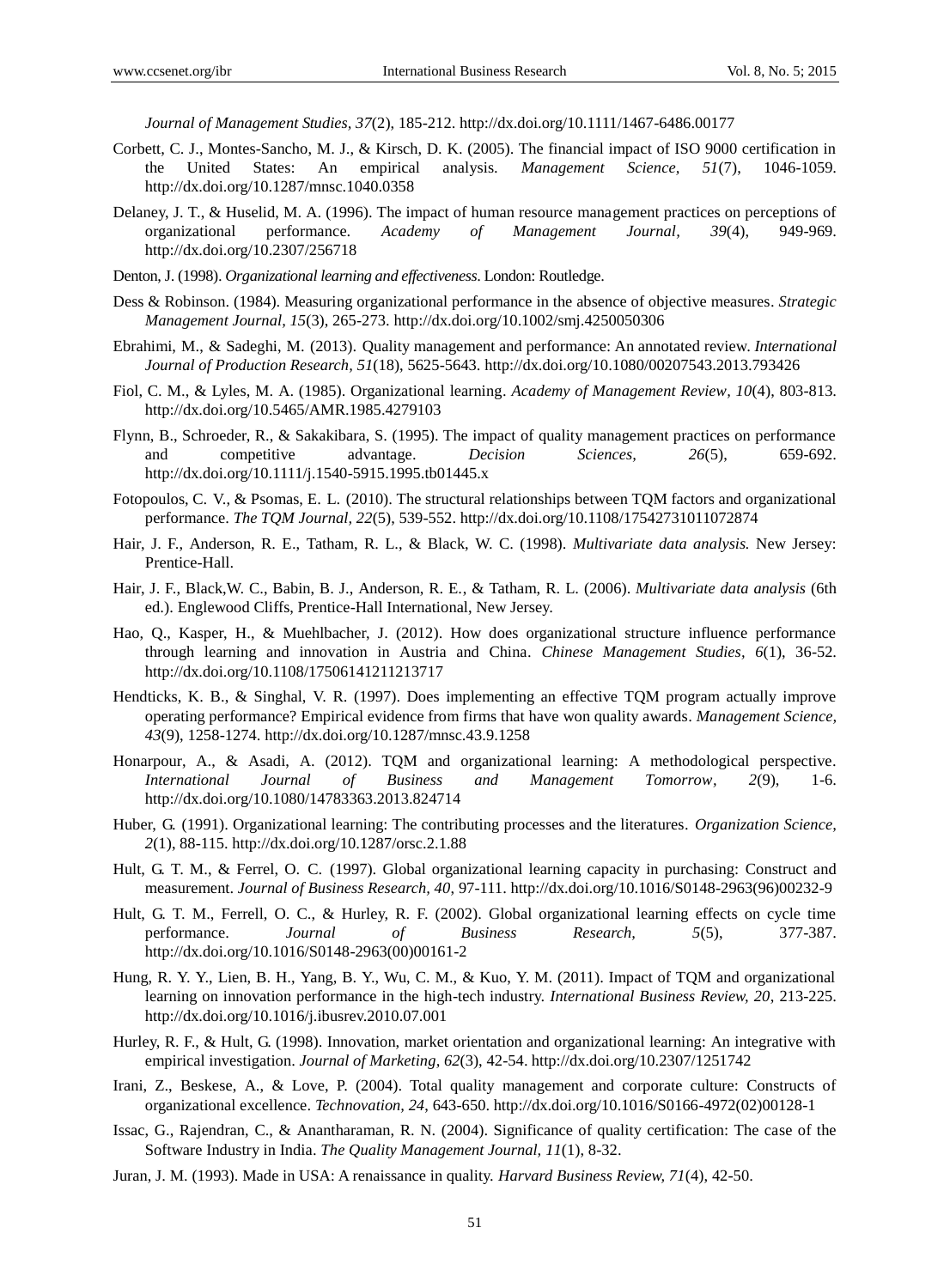- Kaiser, H. F. (1974). An index of factorial simplicity. *Psychometrika, 39*, 31-36. http://dx.doi.org/10.1007/BF02291575
- Kaynak, H. (2003). The relationship between total quality management practice and their effects on firm performance. *Journal of Operation Management, 21*, 405-435. http://dx.doi.org/10.1016/S0272-6963(03)00004-4
- Koçoğlu, İ., İmamoğlu, S. Z., & İnce, H. (2011). The relationship between organizational learning and firm performance: The mediating roles of innovation and TQM. *Journal of Global Strategic Management, 9,* 72-88.
- Lam, S. Y., Lee, V. H., Ooi, K. B., & Lin, B. (2011). The relationship between TQM, learning orientation and market performance in service organizations: an empirical analysis. *Total Quality Management & Business Excellence, 22*(12), 1277-1297. http://dx.doi.org/10.1080/14783363.2011.631337
- Lee, V. H., Lam, S. Y., Ooi, K. B., & Safa, M. S. (2010). Structural analysis of TQM and its impact on customer satisfaction and innovation. *International Journal of Modeling in Operations Management, 1*(2), 157-179. http://dx.doi.org/10.1504/IJMOM.2010.038147
- Leonard, D., & McAdam, R. (2003). Impacting organizational learning: The training and experiences of quality award examiners and assessors. *Journal of European Industrial Training, 27*(1), 16-21. http://dx.doi.org/10.1108/03090590310456492
- Li, Y., Wang, L., & Liu, Y. (2011). Organizational learning, product quality and performance: The moderating effect of social ties in Chinese cross-border outsourcing. *International Journal of Production Research, 49*(1), 159-182. http://dx.doi.org/10.1080/00207543.2010.508943
- Li-tze, H., & Bentler, P. (1999). Cutoff criteria for fit indexes in covariance structure analysis: Conventional criteria versus new alternatives. *Structural Equation Modeling, 6*(1), 1-55. http://dx.doi.org/10.1080/10705519909540118
- Luksa, B. A., Hult, G. T. M., & Ferrel, O. C. (1996). A theoretical perspective of antecedents and Consequences of organizational learning in marketing channels. *Journal of Business Research, 36*(3), 233-244. http://dx.doi.org/10.1016/0148-2963(95)00154-9
- Martinez-Costa, M., & Jimenez-Jimenez, D. (2009). The effectiveness of TQM: The key role of organizational learning in small business. *International Small Business Journal, 27*, 98-125. http://dx.doi.org/10.1177/0266242608098348
- Meso, P. M., Troutt, M. D., & Rudnicka, J. (2002). A revise of naturalistic decision making research with some implications for knowledge management. *Journal of Knowledge Management, 6*(1), 63-73. http://dx.doi.org/10.1108/13673270210417709
- Moreno, A. R., Fernandez, L. M. M., & Montes, F. J. L. (2009). The moderating effect of slack resources on the relation between quality management and organizational learning*. International Journal of Production Research, 47*(19), 5501-5523. http://dx.doi.org/10.1080/00207540802014692
- Noruzy, A., Dalfard, V. M., Azhdari, B., Nazari-Shirkouhi, S., & Rezazadeh. (2013). Relation between transformational leadership, organizational learning, knowledge management, organizational innovation and organizational performance: An empirical investigation of manufacturing firms. *The International Journal of Advanced Manufacturing Technology, 64*(5-8), 1073-1085. http://dx.doi.org/10.1007/s00170-012-4038-y
- Nunnally, J. (1978). *Psychometric theory* (2nd ed.). New York, NY: McGraw-Hill.
- O"Dell, C., & Grayson, J. (1998). If only we knew what we know: Identification and transfer of internal best practices. *California Management Review, 40*(3), 154-174. http://dx.doi.org/10.2307/41165948
- Oakland, J. (2005). From quality to excellence in the 21<sup>st</sup> century. *Total Quality Management*, 16(8-9), 1053-1060. http://dx.doi.org/10.1080/14783360500163268
- Phan, A. C., Abdallah, A. B., & Matsui, Y. (2011). Quality management practices and competitive performance: Empirical evidence from Japanese manufacturing companies. *International Journal of Production Economics, 133*(2), 518-529. http://dx.doi.org/10.1016/j.ijpe.2011.01.024
- Podsakoff, P. M., MacKenzie. S. B., Lee, J. Y., & Podsakoff, N. P. (2003). Common method biases in behavioral research: A critical review of the literature and recommended remedies. *Journal of Applied Psychology, 88*(5), 879-903. http://dx.doi.org/10.1037/0021-9010.88.5.879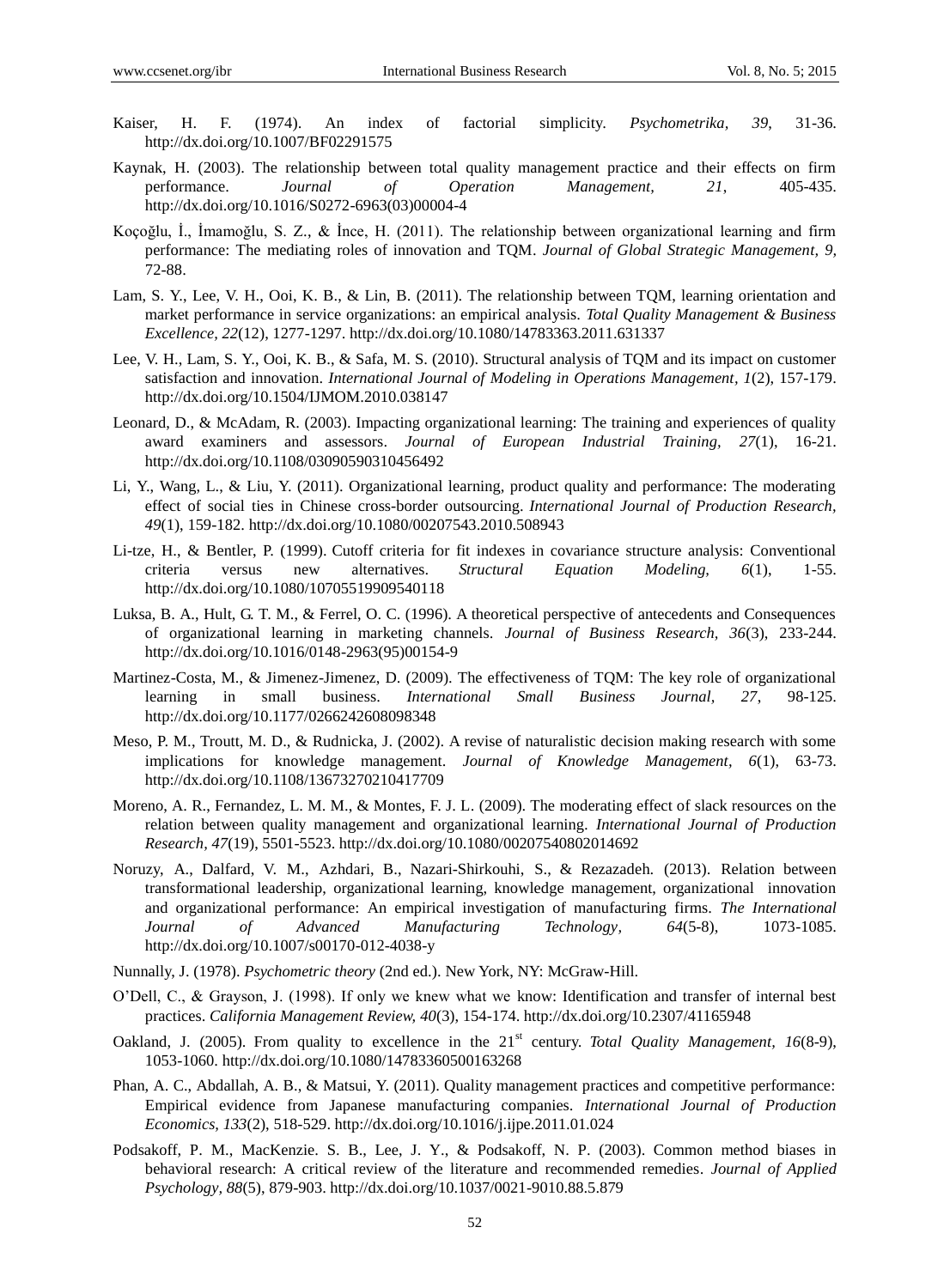- Powell, T. C. (1995). Total quality management as competitive advantage: A review and empirical study. *Strategic Management Journa1, 6*(1), 15-27. http://dx.doi.org/10.1002/smj.4250160105
- Prajogo, D., & Brown, A. (2004). The relationship between TQM practices and quality performance and the role of formal TQM programs: An Australian empirical study. *Quality Management Journal, 11*(4), 31-42.
- Sadikoglu & Olcay. (2014). The effects of total quality management practices on performance and the reasons of and the barriers to TQM practices in Turkey. *Advances in Decision Sciences*, 1-17. http://dx.doi.org/10.1155/2014/537605
- Salaheldin, S. I. (2009). Critical success factors for TQM implementation and their impact on performance of SMEs. *International Journal of Productivity and Performance Management, 58*(3), 215-237. http://dx.doi.org/10.1108/17410400910938832
- Samat, N., Ramayah, T., & Saad, N. M. (2006). TQM practices, service quality, and market orientation-some empirical evidence from a developing country. *Management Research News, 29*(11), 713-728. http://dx.doi.org/10.1108/01409170610716025
- Santos-Vijande, M. L., López-Sánche, J. Á., & Trespalacios, J. A. (2012). How organizational learning affects a firm"s flexibility, competitive strategy and performance. *Journal of Business Research, 65*(8), 1079-1089. http://dx.doi.org/doi:10.1016/j.jbusres.2011.09.002
- Schumacker, R. E., & Lomax, R. G. (2004). *A Beginner's guide to structural equation modeling* (2nd ed.). Lawrence Erlbaum Associates, Mahwah, NJ.
- Selvaraj, M. (2009). Total quality management in Indian commercial banks: A comparative study. *Journal of Marketing & Communication, 4*(3), 59-70.
- Senge, P. (1990). *The fifth discipline: The art and practice of the learning organization.* Doubleday, New York, NY.
- Slater, S. F., & Narver, J. C. (1995). Market orientation and the learning organization. *Journal of Marketing, 59*(3), 63-74. http://dx.doi.org/10.2307/1252120
- Slia, I., & Ebrahimpour, M. (2005). Critical linkages among TQM factors and business result. *International Journal of Operations & Production Management, 25*(11), 1123-1155. http://dx.doi.org/10.1108/01443570510626925
- Sohal, A., & Morrison, M. (1995). Is there a link between total quality management and learning organizations? *TQM Magazine, 7*(3), 41-44. http://dx.doi.org/10.1108/09544789510087751
- Spanos, Y. E., & Lioukas, S. (2001). An examination into the causal logic of rent generation: Contrasting Porter"s competitive strategy framework and the resource-based perspective. *Strategic Management Journal, 22*(10), 907-934. http://dx.doi.org/10.1002/smj.174
- Sureshchandar, G. S., Rajendran, C., & Anantharaman, R. N. (2001). A conceptual model for total quality management in service organizations. *Total Quality Management & Business Excellence, 12*(3), 343-363. http://dx.doi.org/10.1080/09544120120034492
- The Non-insurance Association of R.O.C. (2013). *2013 fact book non-life insurance business in Taiwan*. The non-insurance association of R.O.C., Taipei.
- Tippins, M. J., & Sohi, R. S. (2003). IT competency and firm performance: Is organizational learning a missing link? *Strategic Management Journal, 24*(8), 745-761. http://dx.doi.org/10.1002/smj.337
- Tsang, J. H. Y., & Antony, J. (2001). Total quality management in UK service organizations: Some key findings from a survey? *Managing Service Quality, 11*(2), 132-141. http://dx.doi.org/10.1108/09604520110387293
- Ullman, J. B. (2007). Structural equation modeling. In B. G. Tabachnick, & L. S. Fidell (Eds.), *Using multivariate statistics* (pp. 676-780). Boston, MA: Pearson Education.
- Venkatraman, N., & Ramanujam, V. (1986). Measurement of business performance in strategy research: A comparison of approaches. *Academy of Management Review, 11*(4), 801-814. Retrieved from http://www.jstor.org/stable/258398
- Wali, S., & Boujelbene, Y. (2010). The effect of TOM implementation on firm performance in the Tunisian context. *International Journal of Productivity and Quality Management, 5*(1), 60-74. http://dx.doi.org/10.1504/IJPQM.2010.029510
- Wang, C. H., Chen, K. Y., & Chen, S. C. (2012). Total quality management, market orientation and hotel